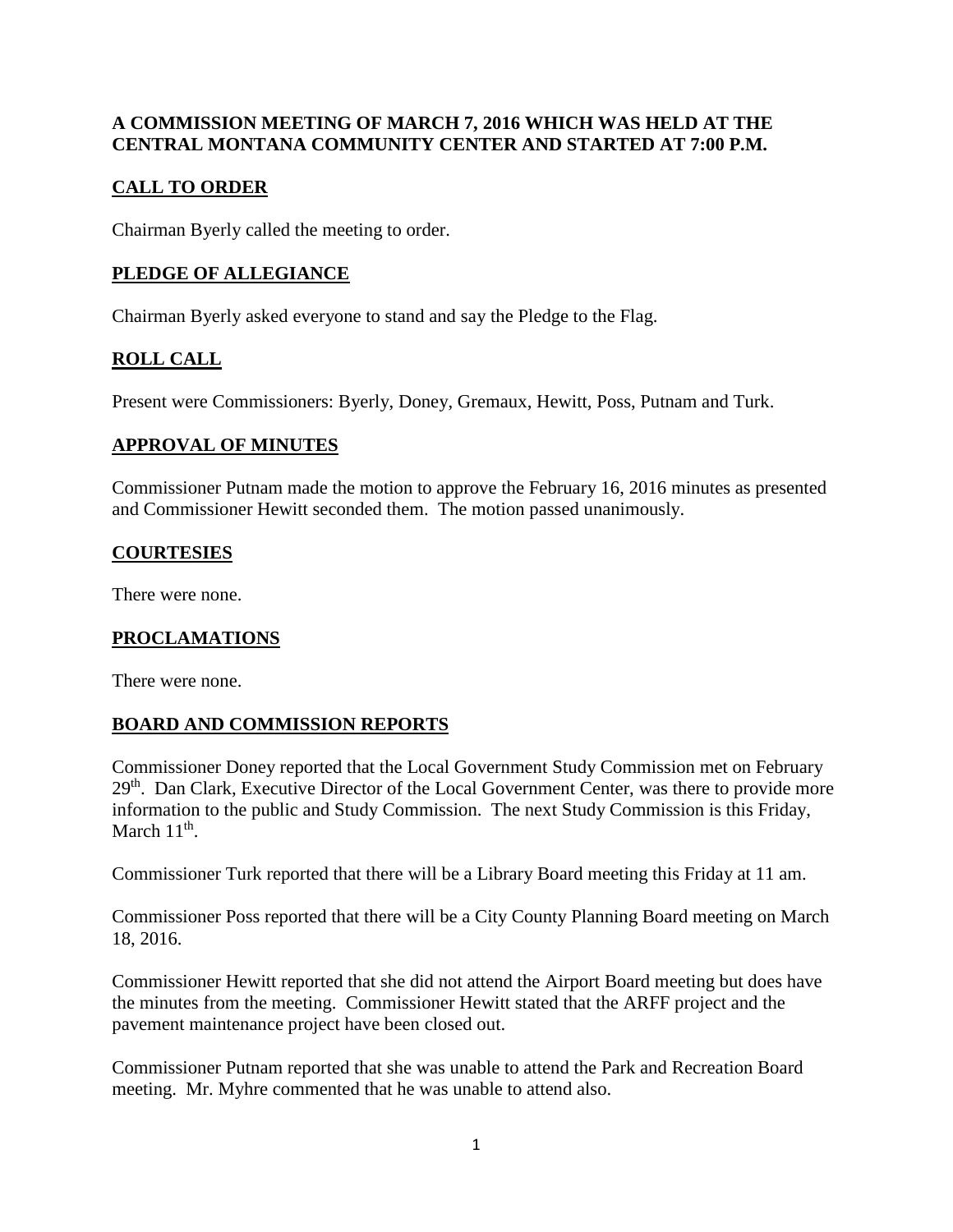Commissioner Byerly reported that the Central Montana Health District has relocated to the Sports Inc. building also known as Centennial Plaza.

# **CITY MANAGER REPORT**

City Manager Kevin Myhre reported on the following issues:

Mr. Myhre stated that he attended the Manager/Mayors Executive training in Bozeman last week. Topics included in the training were: economic development, public and media relations, interlocal agreements, labor relations, legislative process, and performance evaluations. Mr. Myhre further comments that he was able to discuss several local issues with other community leaders.

It is hoped that the new stainless steel gutter system will be installed next week as part of the pool improvements. Once that is installed the general contractor will begin work on the deck concrete.

The developers for the new KFC Restaurant have met with the building official to begin the process of redeveloping the site. They are also in the process of putting together building plans.

Century Construction is scheduled to begin work on April 18<sup>th</sup> for the West Overpass Project.

Several Lewistown businesses have been sold lately to new owners. Docs OK Korral, The Trails End Motel and the Movie Store all have recently had a change in ownership. The China Garden has also mentioned that they have a new owner coming this spring.

The Trail staff have been working to clear tree debris from some areas along the trail system. Some work has been done south of the pool along  $6<sup>th</sup>$  Ave S and behind the Westfeeds Building.

## **CONSENT AGENDA**

Commissioner Doney made the motion to approve the consent agenda and Commissioner Turk seconded the motion. The motion passed unanimously. The consent agenda was the acknowledgment of the claims that have been paid from February 1, 2016 to February 29, 2016 for a total of \$51,640.52.

## **REGULAR AGENDA – Resolutions, Ordinances & Other Action Items:**

1. Discussion and action on appointing Kylee Johnson to the Lewistown Housing Advisory Committee

Planning Director Duane Ferdinand explained that the Lewistown Housing Advisory Committee (HAC) is made up of eleven voting members appointed by the Lewistown City Commission. Mr. Ferdinand explained that Ms. Diane Rector served on the HAC and has recently retired from First Bank of Montana where she was a consumer and real estate lender. Ms. Kylee Johnson has replaced Ms. Rector at First Bank of Montana and has expressed an interest in serving on the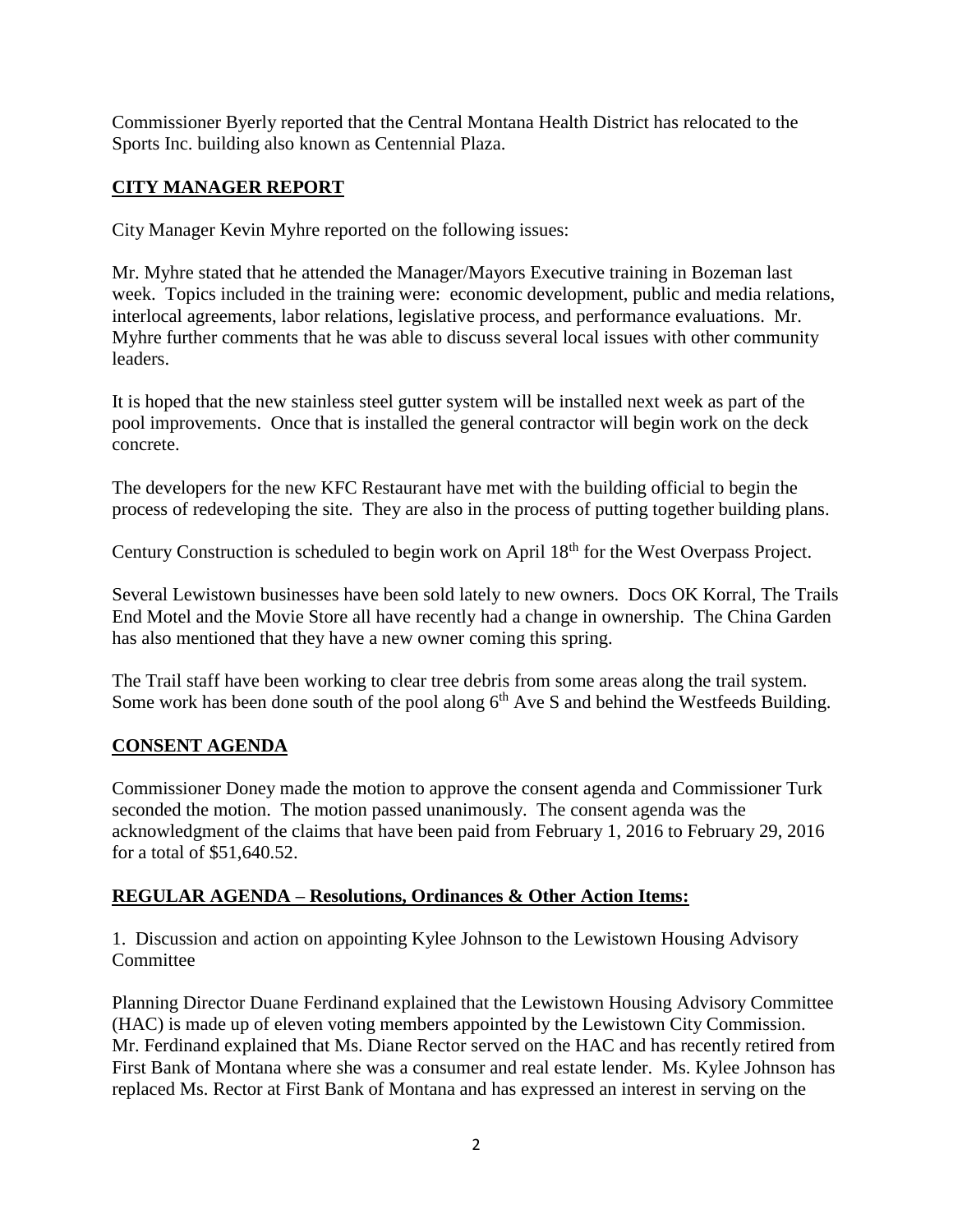HAC. Mr. Ferdinand stated that he thinks Ms. Johnson would be a valuable member to the HAC and ask that the Commission appoint her to the HAC. Commissioner Putnam made the motion to approve appointing Kylee Johnson to the Lewistown Housing Advisory Committee and Commissioner Doney seconded the motion. Commissioner Byerly asked for comments from the audience and Commission. There being none, the question was called for and the motion passed unanimously.

2. Discussion and action on approving Resolution No. 3904, a resolution providing for the annexation by petition of a parcel of property located at 812 Wendell Avenue, Fergus County, into the City of Lewistown

Mr. Myhre explained that recently Mr. Wayne Lelek and his wife built a house at 812 Wendell Avenue and is currently located outside the City limits but adjacent to the City limits. Mr. Myhre further explained that they would like water and sewer services and in accordance with City Code they must petition the City for annexation in order to be hooked to water and sewer services. Commissioner Gremaux made the motion to approve Resolution No. 3904, a resolution providing for the annexation by petition of a parcel of property located at 812 Wendell Avenue, Fergus County, into the City of Lewistown and Commissioner Hewitt seconded the motion. Commissioner Byerly asked for comments from the audience and Commission. There being none, the question was called for and the motion passed unanimously.

3. Discussion and action on approving a business license for Big Sky Plumbing and Heating

Mr. Myhre explained that Big Sky Plumbing and Heating will be doing some work in Lewistown and are applying for a business license. All the appropriate paperwork has been submitted to the City of Lewistown. Mr. Myhre recommended approval. Commissioner Poss made the motion to approve a business license for Big Sky Plumbing and Heating and Commissioner Doney seconded the motion. Commissioner Byerly asked for comments from the audience and Commission. There being none, the question was called for and the motion passed unanimously.

4. Discussion and action on approving and authorizing the City Manager to enter into a utility agreement with the State of Montana and to sign the agreement on behalf of the City **Commission** 

Public Works Director Holly Phelps explained that as part of the Department of Transportation project they are requesting permission to relocate one water valve that is located near the Moose in downtown Lewistown. There is no cost associated for the City of Lewistown but the agreement is because the water valve is located on City property. Commissioner Poss made the motion to approve and authorize the City Manager to enter into a utility agreement with the State of Montana and to sign the agreement on behalf of the City Commission and Commissioner Putnam seconded the motion. Commissioner Byerly asked for comments from the audience and Commission. There being none, the question was called for and the motion passed unanimously.

5. Discussion and action on approving and authorizing the City Manager to enter into a construction agreement with the State of Montana and to sign the agreement on behalf of the City Commission